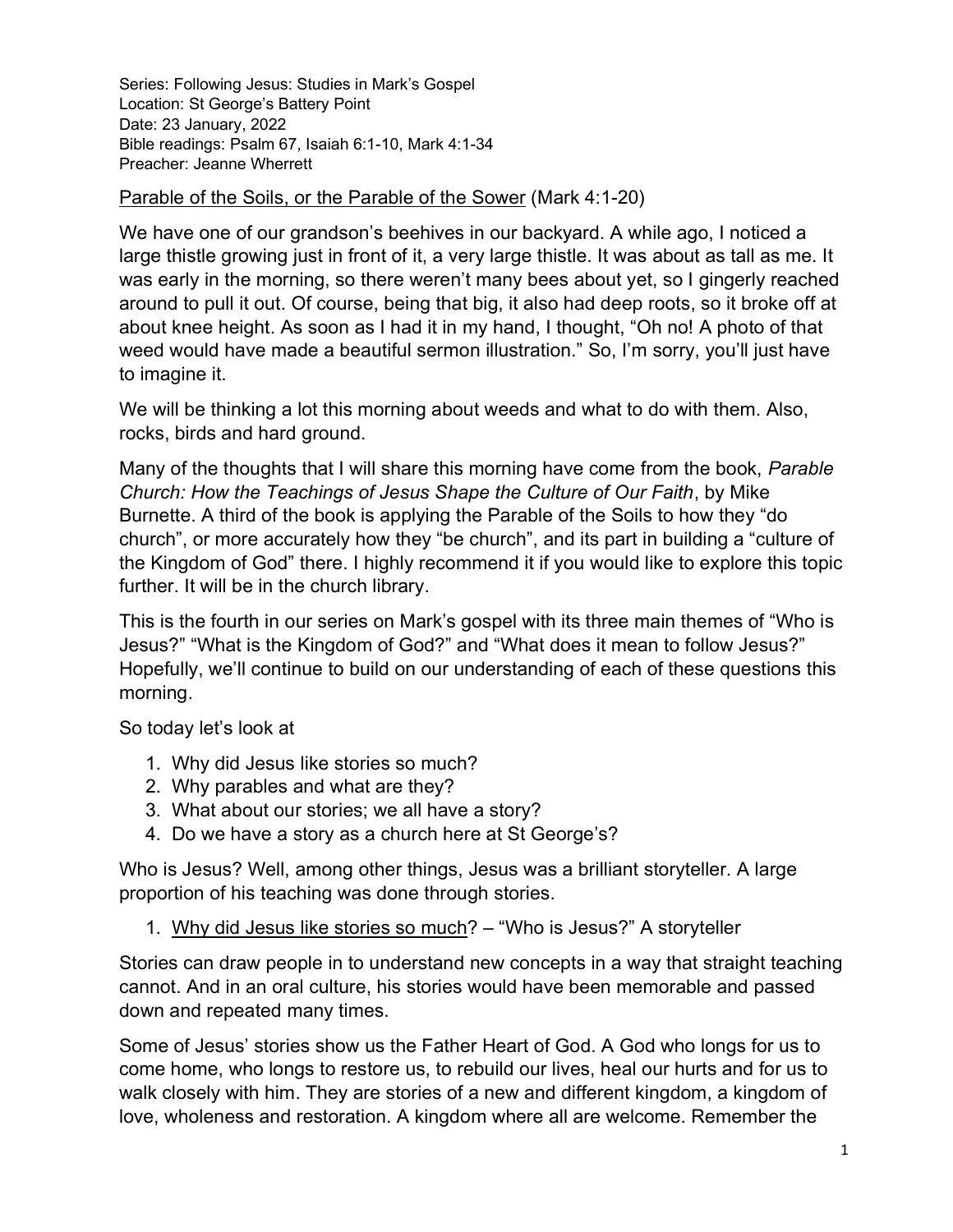story of the two sons. The younger son who came home broken and repentant. The father ran to him and hugged him. But the father also loved the older son whose hard, judgmental heart kept him from responding. And the story of the wedding banquet. All were invited, but many had excuses, so the host sent invitations far and wide. All who would could come. Jesus' stories are (nearly) all about the Kingdom of God.

The Parable of (the Sower, the Seed and) the Soils is one of these kingdom stories. And, as a parable about the kingdom, do we see the Father Heart of God who longs that all people would draw close to him so that he could heal and restore them?

## 2. Why parables and what are they? – "What is the Kingdom of God?"

Why did Jesus say in our reading this morning, "to those on the outside everything is said in parables <sup>12</sup> so that, 'they may be ever seeing but never perceiving, and ever hearing but never understanding; otherwise they might turn and be forgiven!'"? Mark 4:11b, 12

I have always been puzzled by that. Jesus was quoting Isaiah 6:9-10 in the Old Testament showing that, in teaching in parables he was both fulfilling a prophecy and taking on the same role as Isaiah, who, at that time, was given the task of proclaiming God's truth to confront Israel for their refusal to respond to God's call.

But, those who were looking and longing for God's promised messiah who would come to save them, would get glimpses of a new way, a new understanding of the Kingdom of God that had come near to them in Jesus.

But sometimes even his own disciples didn't understand and they had to ask him. Jesus explained the Parable of the Soils to them, so we can benefit too.

When we read anything in the Bible, we need to understand the original context so that we don't miss things that would have been obvious to the original hearers.



How do we go from a culture where a farmer walked across his field, broadcasting the seed as he went,



to farming practices where huge tracts of land are mapped, ploughed, planted and harvested by drones and computer-controlled tractors, with not a person in sight, and weeds are killed with chemicals?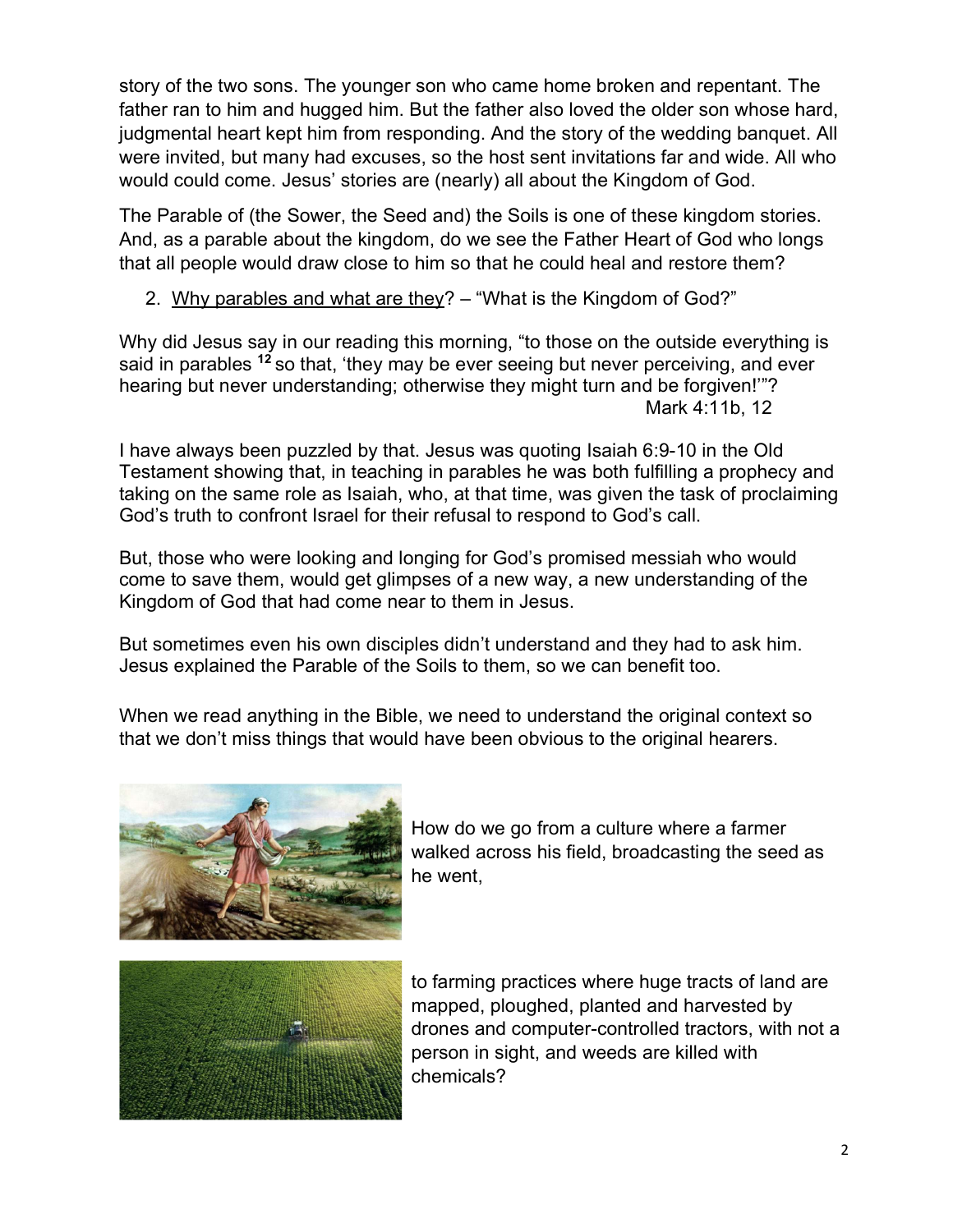

Perhaps we can relate more to the story from the perspective of the home gardener. Whatever soil we start with, we nourish and improve it over many years with compost, mulch, pulling weeds by hand, removing rocks, building raised beds, watering, and so on. We understand that the quality of our crops depends on the quality of our soil.

Also, companion planting, where different types of plants are grouped together so that they can help each other along, resist disease, and repel or shield each other from attacks by insects, seems to be a beautiful picture of how we, with our different gifts and personalities, can work together and cover for each other's weaknesses.

Now let's think about the Parable of the Soils at the beginning of Mark chapter 4. I had always thought of this as only describing people's initial reaction to hearing about Jesus and his challenge on our life. It is certainly that, but perhaps there is more.

Remember, almost all of Jesus' parables teach us about God's kingdom. So what about this parable about the soils? Is it one where all are invited, but we must choose, like the parable of the wedding banquet? If so, what affects our response?

Let's look at it in more detail. [Mark 4:3] The sower broadcast the seed as widely as possible, liberally and indiscriminately. The seed fell in four quite distinct places.

- 1. The path that was hard, bare, dry, exposed, downtrodden and the birds swooped down to grab the unprotected seed as soon as the farmer had passed by.  $[Mark 4:4]$
- 2. Rocky ground that didn't have much soil between the rocks, where the seed quickly sprouted, the plant grew, but then shrivelled in the hot sun because there was no room for the roots to grow. [Mark 4:5, 6]
- 3. Then there was the patch of thorns, weeds and thistles. The gardeners among us know how quickly the weeds grow up, lush and green and smothering our precious plants. The plants have to put all their strength into just surviving, there was no energy left to set seed. And for us, weeds with thorns and prickles are much harder and more uncomfortable to try to remove; think blackberries.

[Mark 4:7]

4. Then there was the good soil, rich, fertile, damp, nourishing. The seed sank down into this, sprouted, grew and set lots of seed. Hooray!

[Mark 4:8]

But the disciples were confused. They didn't understand. This was too obscure for them. So Jesus had to explain it to them. We may have the opposite problem today, we may be so familiar with the story that it has lost its impact, or we miss possibilities beyond what we have always understood.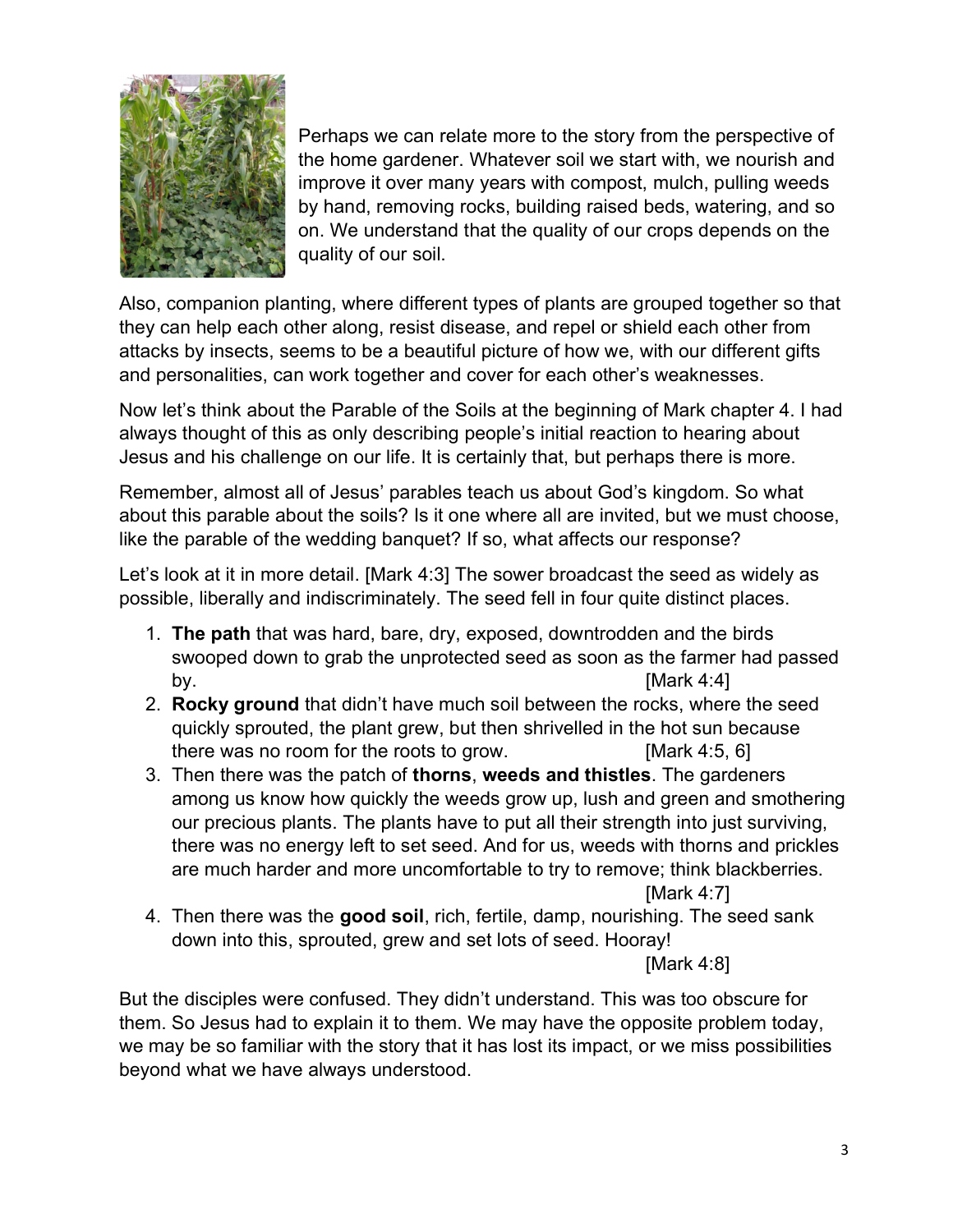What was the difference between the disciples and those on the "outside" (particularly the Pharisees and the other Jewish leaders)? The truth about the Kingdom of God was offered to all, but it was the disciples who kept coming back to ask Jesus more. [Mark 4:10-12] People's responses to the parables exposed the motives of their hearts.

Jesus explained that the seed that the farmer sowed is the word of God. People are like the different types of soil when they hear the word, they respond differently.

- 1. The path Satan snatches away the word that they heard, like the birds swooped down to snatch the seed. [Mark 4:15]
- 2. The rocky ground These people receive the word with joy but they don't last, they fall away when things get hard. They don't get a chance to put down deep roots. [Mark 4:16, 17]
- 3. Thorns, weeds and thistles Worries and other desires choke the word as it tries to grow in people's lives. [Mark 4:18, 19]
- 4. But the good soil People hear the word, accept it with joy, let it take root in their lives, lives that honour God and draw others to him. [Mark 4:20]

How often do we hear the word of God and need to decide how to respond? Can we, like a good gardener, work on the soil so that it will be more receptive next time? If so, how? How do we grow as part of the Kingdom of God – separately and together?

3. What about our stories; we all have a story?  $-$  "What does it mean to follow Jesus?"

Where do we see ourselves in this story? What is the condition of our heart? Hard, rocky, choked with weeds? Or is it good soil open to the word of God to grow in us and form us into the people he wants us to be? Maybe there is a bit of each type of soil in all of us. This side of heaven, we are all "works in progress". So, how can we move from where we are now to where we want to be, good soil where God's word can grow and we can flourish? Here are a few possibilities to start us thinking.

- 1. The path Have we put up a hard barrier so that we don't let God's word in? The farmer has two choices in changing the hard path into good. friable soil, he can attack the hard surface of the path with a pick, or he can soak it until it is soft. The second option sounds better to me, especially since water is used in the Bible as a symbol of the Holy Spirit. We can let the blessing of the Holy Spirit soak into us and soften us. Perhaps we can remember a time when we felt especially close to God. Let him do it again.
- 2. The rocky ground The roots can't get down deep, so when things get challenging "because of the word" we give up, perhaps because someone opposes us or ridicules us for being a Christian or the values that we hold. Let's dig out a rock or two so we can sink our roots deeper into God and his word.
- 3. Thorns, weeds and thistles There are three categories of things here that come in and choke the word, so that it can't produce God's good fruit in our lives
	- $\bullet$  the worries of this life Parents with young children, those caring for sick or elderly relatives, etc. may feel overwhelmed. Remember this time will pass.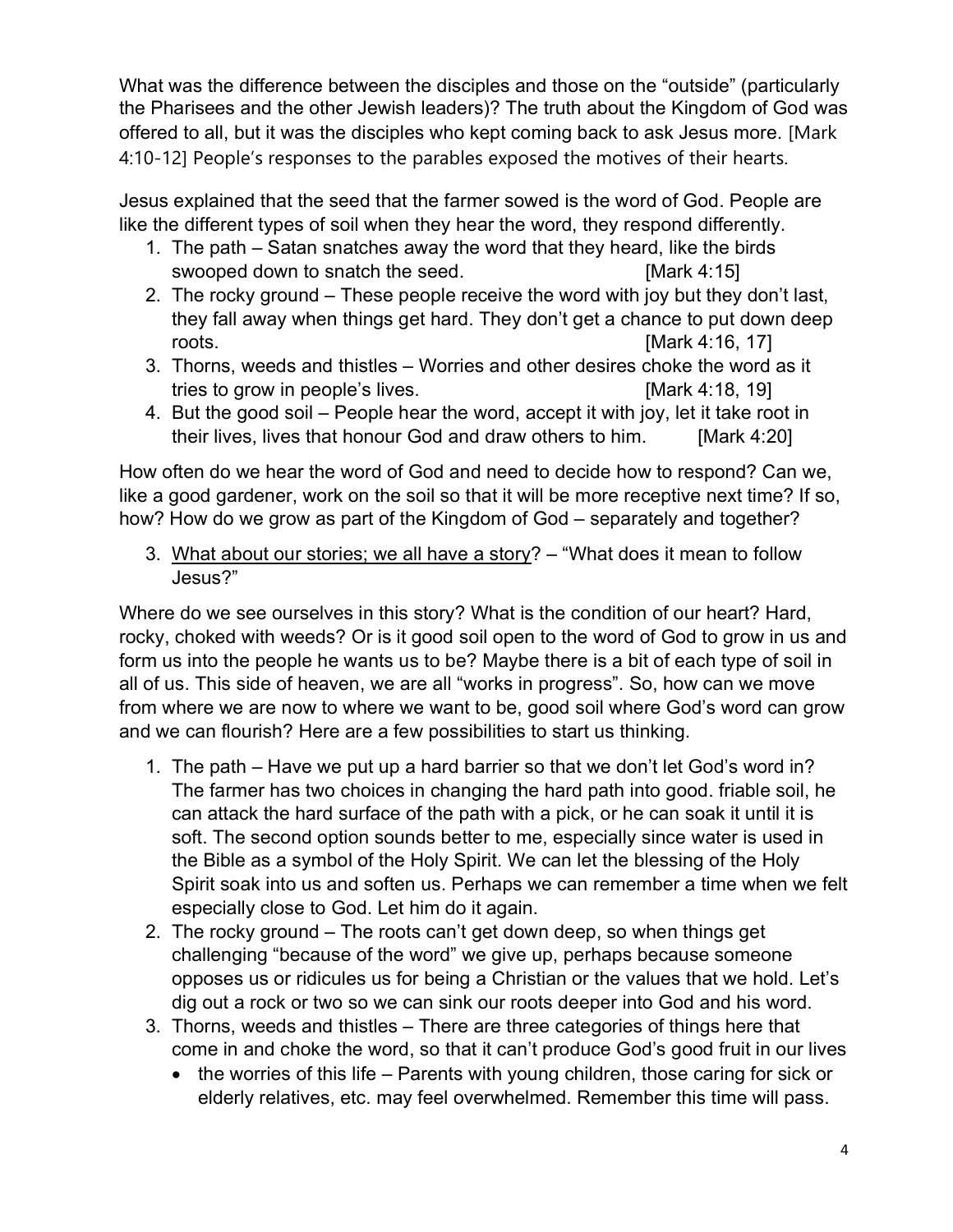- $\bullet$  the deceitfulness of wealth We are particularly vulnerable to this in Australia today where most of us so wealthy and we don't even realise it. Wanting to continually become more and more wealthy is just part of our culture. And it takes so much of our time and energy. Or, perhaps sometimes it could actually be that God has blessed us with wealth so that we can be a blessing to others.
- $\bullet$  the desires for other things success, reputation, career ...

Is it time to reassess our priorities? Can we see a weed today that is choking us that we need to root out? Or is it a time we need the help of a friend or two?

No experience is ever lost. Weeds are pulled out and put into the compost heap. Then the goodness is fed back into the soil. When things go wrong, or we face hard times, we can grow stronger and closer to God. We can share this when we see others experiencing similar difficulties.

But sometimes experiences are so traumatic or hurtful that we need extra help or ministry to bring us through to a place of wholeness and healing. This is a bit like putting weeds with seeds, invasive roots like twitch and oxalis bulbs, and ivy, in a hot compost pile (or the green bin). Eventually we will be able to use these experiences to help others, although the process that we had to work through may have been very painful.

Also, I pull out thousands of ivy seedlings every year because someone many years ago planted ivy in the area. How we live now can influence generations to come.

Pulling out weeds is something we need to keep at constantly, a little bit every day. But, from time to time it is great to have the help of friends, especially in the spring when the growth becomes overwhelming.

And, perhaps if Jesus were telling this story in Australia today, he might have included possums and wallabies.

So, what about us? Have we confronted hard times, rocks, weeds and thorns? Where have we come from? Will our story help others? Can we see someone who is struggling with what we have struggled with? What helped us? How can we just walk with them? How can we share what we have learned in a way that affirms them and is not judgemental?

4. Do we have a story as a church here at St George's? – more about "What does it mean to follow Jesus?", plus experiencing and growing the Kingdom of God

What is our story at St George's? How can we join in God's great rescue operation? Where do we fit in God's kingdom purposes? God wants to draw all people to himself. How can we cooperate with him in his mission?

Well, we can't change the seed (God's word). It was fresh and viable and, given half a chance, always germinated. Jesus doesn't tell us who the farmer represents, but in the original story it was most likely Jesus himself. Nowadays we could extend it to anyone who preaches God's word. So, we need to share the good news of the gospel as often